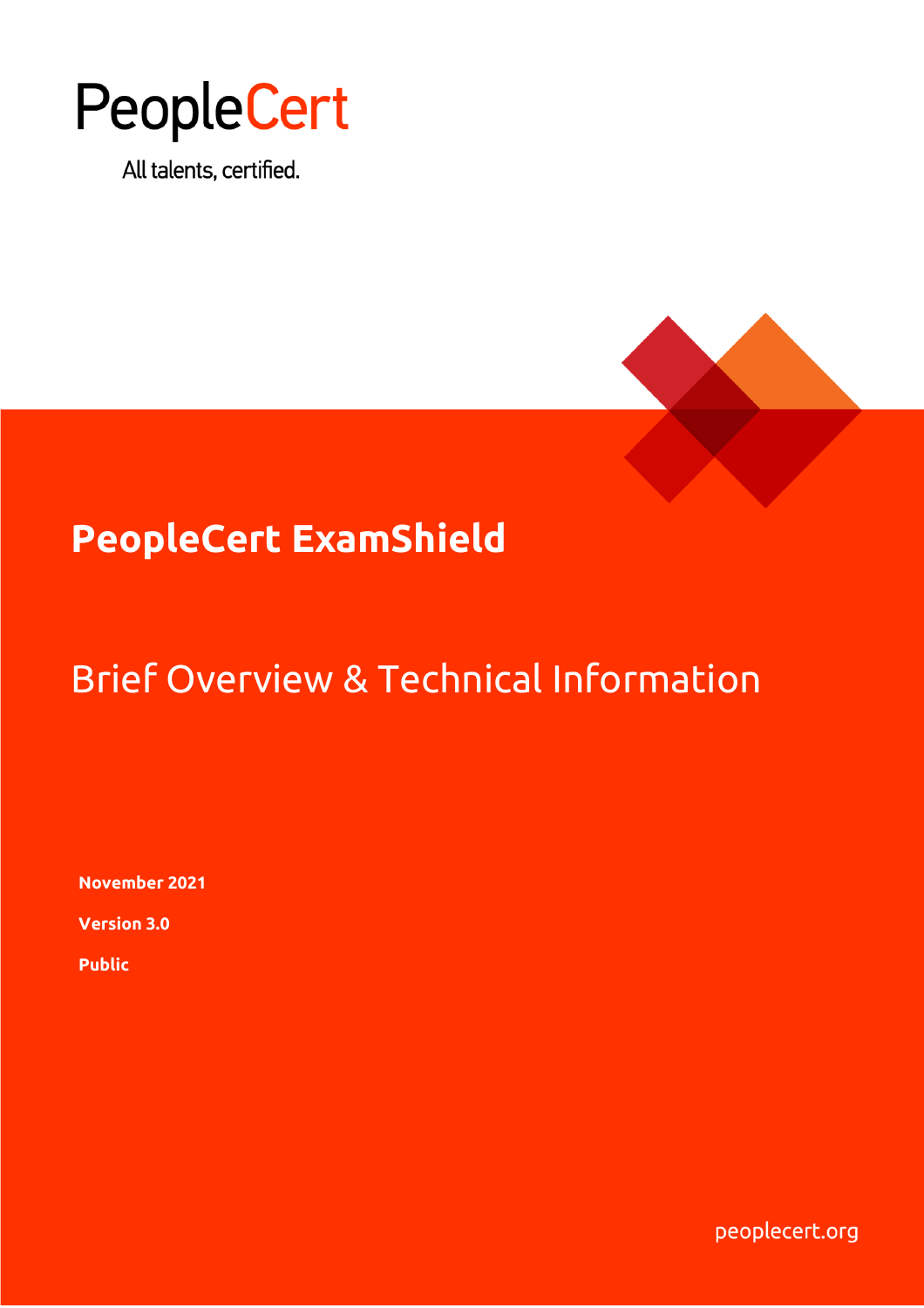## **TABLE OF CONTENTS**

| $\mathbf{2}$ |  |
|--------------|--|
| $\mathbf{3}$ |  |
|              |  |
| $5 -$        |  |
| 6            |  |
|              |  |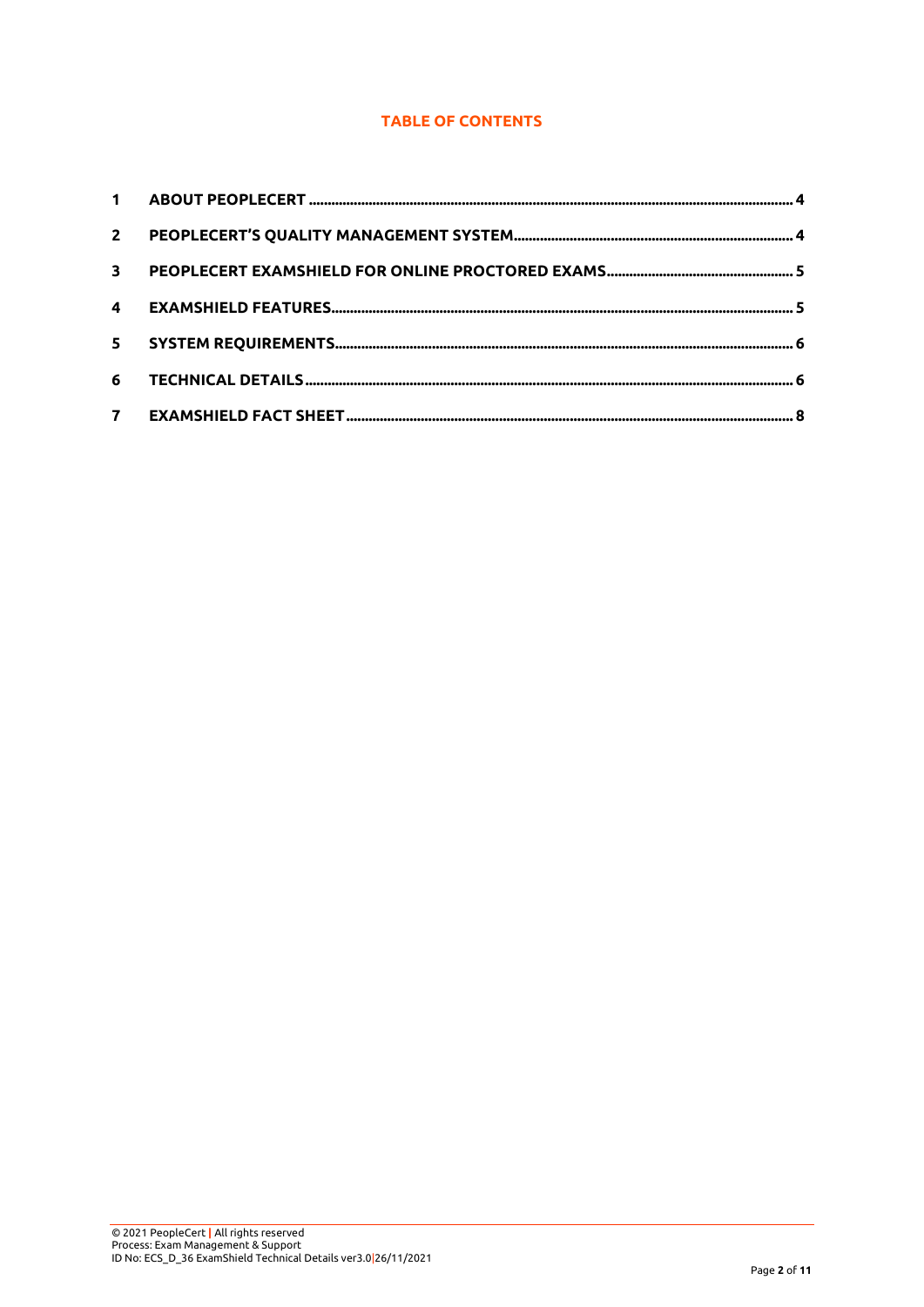| <b>Document Revision History</b> |                                             |                                                          |  |  |
|----------------------------------|---------------------------------------------|----------------------------------------------------------|--|--|
| <b>Version</b>                   | <b>Description of Change</b><br><b>Date</b> |                                                          |  |  |
| 3.0                              | 26/11/2021                                  | Content review and recoding from PIS_D_01-15 to ECS_D_36 |  |  |
| 02.0                             | 23/06/2021                                  | Update System Requirements and Technical Details         |  |  |
| 01.1                             | 17/03/2021                                  | Revision                                                 |  |  |
| 01.0                             | 08/01/2021                                  | <b>Initial Version</b>                                   |  |  |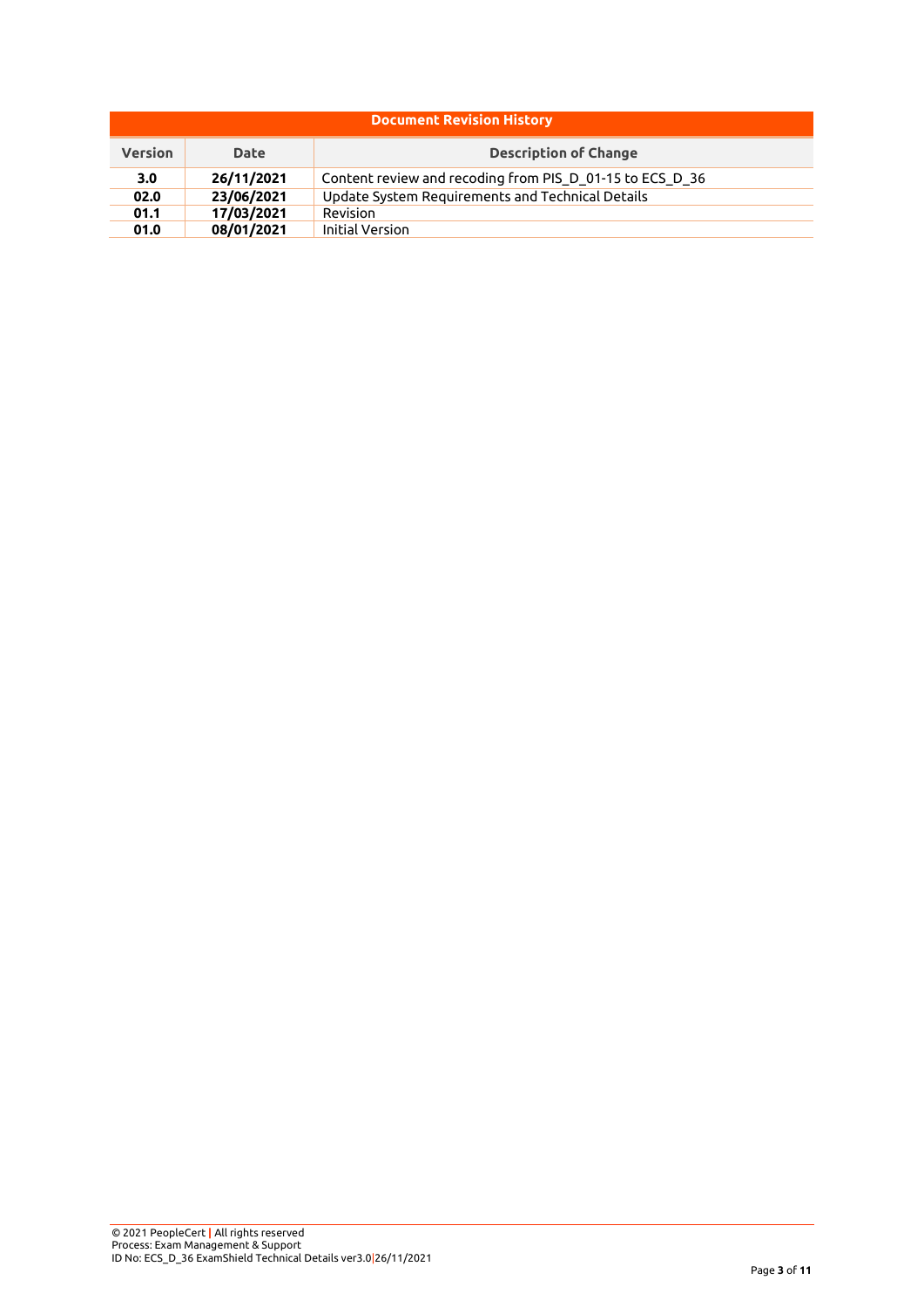#### <span id="page-3-0"></span> $\mathbf{1}$ **About PeopleCert**

PeopleCert is a global leader in the assessment and certification of professional and language skills, partnering with multi-national organisations and government bodies to develop and deliver market leading exams worldwide. PeopleCert is sole Examination Institute for the delivery of **AXELOS Accreditation and Examination** services worldwide and has been appointed by the UK Visa and Immigrations office, to deliver to deliver Home Office approved **Secure English Language Tests (SELT)** in the UK and globally.

PeopleCert develops state-of-the-art assessment technology under its 4 core values: **Quality, Innovation, Passion and Integrity**.

PeopleCert has served over 5.5M, candidates delivering Web & Paper based exams delivered in 25 languages across 200+ countries, with a portfolio of 600 qualifications. It offers Online Proctored services providing exams at any place, any time, 24/7/365, since 2014.

#### <span id="page-3-1"></span> $\overline{2}$ **PeopleCert's Quality Management System**

**PeopleCert is a Certification Body** accredited and regularly audited by the National Hellenic Accreditation System (E.SY.D., equivalent to the American National Standards Institute), according to:



**PeopleCert's Integrated Management System** covers the whole range of its operations, including the exam processes and the assessment technology used, and is certified and regularly audited by Lloyds Register (UK) according to:



Quality Management



Customer

Satisfaction &

Complaints

Handling

Environmental Management

**ISO** 

14001



Information

Security

**ISO** 23988

Use of IT in

the Delivery of

Assessments



CYBER **CERTIFIED** 

**Business** Continuity

Cyber Essentials



```
ID No: ECS_D_36 ExamShield Technical Details ver3.0|26/11/2021
```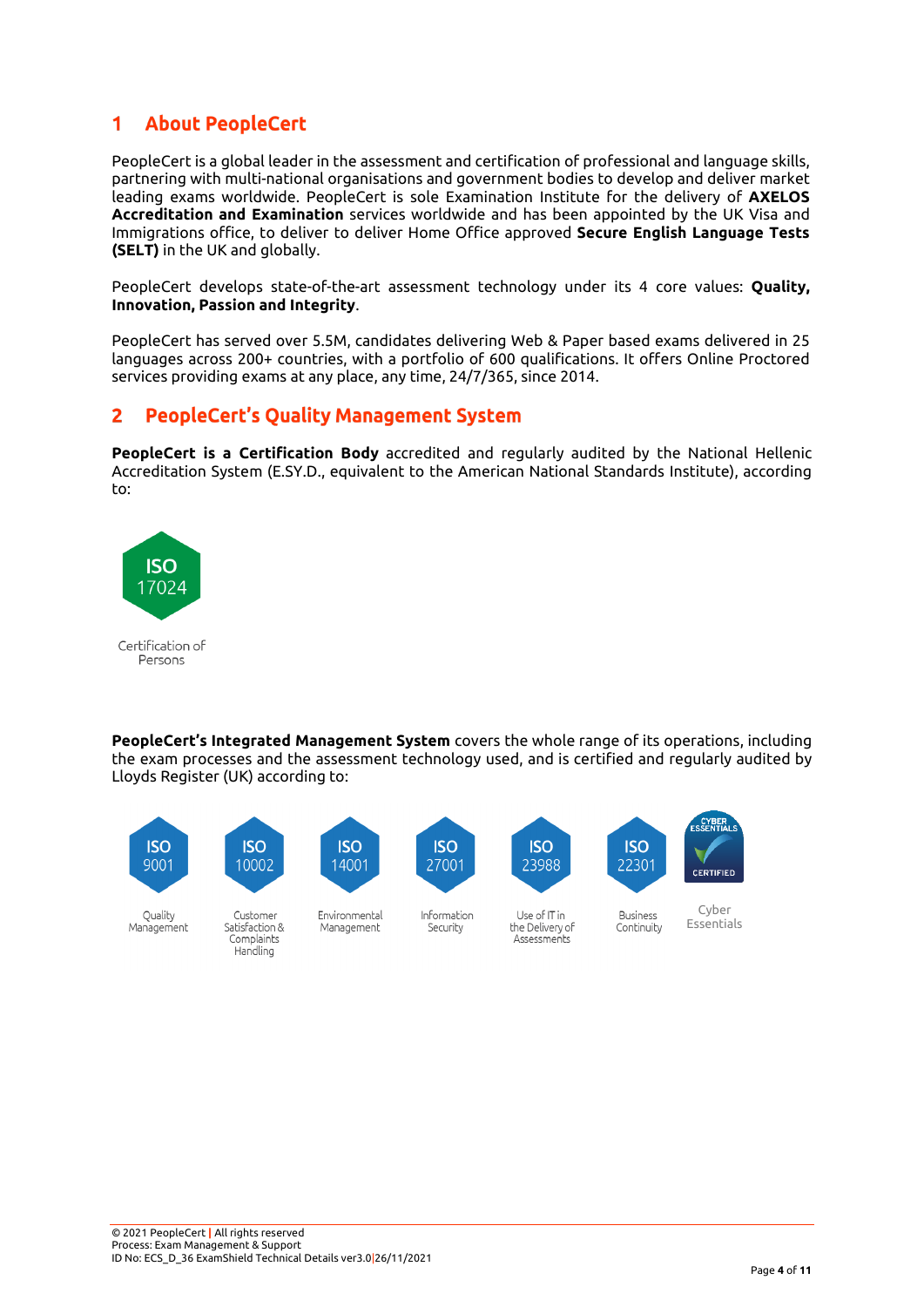# <span id="page-4-0"></span>3 PeopleCert ExamShield for Online Proctored exams

Every year hundreds of thousands PeopleCert Online Proctored exams are delivered to Fortune 500 companies, Corporates, Government and Academic organizations around the world, through PeopleCert's proprietary software solution, namely ExamShield.

ExamShield has been developed and operates under **PeopleCert's Quality Management System** which is certified and annually audited according to ISO 27001: Information Security, ISO 23988: Use of IT in the Delivery of Assessments, ISO 17024: Certification of Persons, and Cyber Essentials.

All PeopleCert software is developed in accordance with **Software Development Life Cycle** procedures based on Microsoft Security Development Lifecycle (SDL) towards increasing reliability and software security.

PeopleCert systems are subject to internal (by PeopleCert) and external (by 3<sup>rd</sup> parties) penetration testing and vulnerability assessment, at least one per year and after every major release.

ExamShield is approved for publishing on the Microsoft Store, having successfully passed Microsoft's rigorous app certification process, which includes security tests, technical compliance tests, as well as content compliance checks.

PeopleCert submits every ExamShield release to the **top 10 Security software companies** for whitelisting, namely:

- McAfee
- Webroot
- **Bitdefender**
- Kaspersky
- Avast
- Symantec Norton
- **ESET**
- F-Secure
- **Avira**
- AVG

#### <span id="page-4-1"></span>**ExamShield Features**  $\blacktriangle$

ExamShield provides a secure exam environment for **preventing and mitigating any candidate actions towards cheating** and importantly protecting the **integrity of the exam content** (content theft). More specifically:

- Upon initiation of the exam, ExamShield allows only the absolutely necessary for exam taking candidate actions, prohibiting any candidate navigation or action not related to the exam (e.g., change active window or important Key Combinations).
- ExamShield provides a series of exam infringement prevention features such as terminating or requiring termination of blacklisted applications like screen capture, keyloggers or communication software, preventing execution on virtual machines, preventing simultaneous tests from running and usage of multiple monitors.

ExamShield also acts as the communication bridge between the candidate and PeopleCert's certified proctor team. Additionally, through ExamShield, PeopleCert certified Proctors can adjust camera and microphone settings to ensure the highest possible communication environment with the candidate.

## **PeopleCert proctors have no further access to the candidate's system.**

## **ExamShield does not remotely control candidate's Desktop, Mouse, or Keyboard.**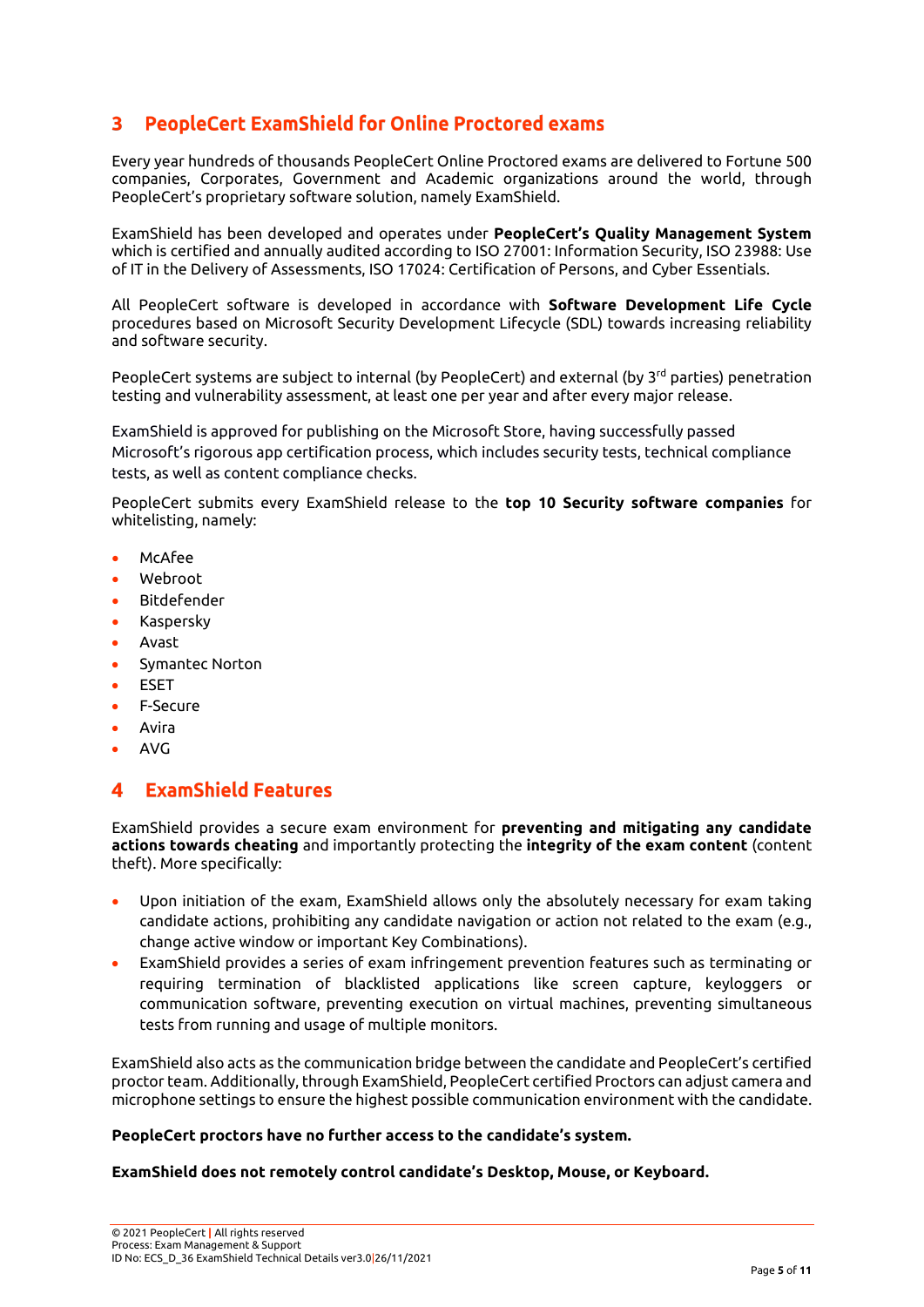#### <span id="page-5-0"></span>5 **System Requirements**

ExamShield is available for Windows and Mac OS, specifically:

- Windows 8 and higher with JavaScript in Internet Explorer enabled (Windows 10S not supported)
- macOS Sierra 10.12 and higher

Further system requirements:

- Dual-core 2.4GHz CPU or faster with 4GB of RAM (recommended)
- Active Full-Time/Broadband internet connection of at least 512/512 kbps (up/down)
- 16-bit monitor (at least 15") with screen resolution 1024 x 768 or higher
- Speakers and microphone (the use of headsets is only allowed during onboarding)
- Keyboard and mouse or another pointing device
- A single web camera (embedded or external) you can rotate

#### <span id="page-5-1"></span>**Technical Details** 6

ExamShield might require elevated rights upon installation in order to install proper firewall rules.

Upon running, ExamShield application needs to have access to write to the following application folders:

- 1. C:\Users\[user] \AppData\Roaming\PeopleCert\ and its subfolders
- 2. C:\Users\[user]\AppData\Local\ExamShield

ExamShield requires access to the following end points:

| <b>Server URL</b>                  | <b>Client</b> | <b>Server Port</b> | <b>Server IP</b> | <b>Traffic</b> | <b>Protocol</b> |
|------------------------------------|---------------|--------------------|------------------|----------------|-----------------|
|                                    | <b>Port</b>   |                    |                  | type           |                 |
| https://passport.peoplecert.org    |               | 443                | 45.60.47.233     | Outbound       | <b>HTTPS</b>    |
| https://download.peoplecert.org    |               | 443                | 47.57.182.223    | Outbound       | <b>HTTPS</b>    |
| $http://m2m-1$                     |               | 80                 | 52.164.241.201   | Outbound       | <b>HTTP</b>     |
| routingservice.peoplecert.org      |               |                    |                  |                |                 |
| https://webates.peoplecert.org     |               | 443                | 40.84.236.215    | Outbound       | <b>HTTPS</b>    |
| https://webates-us.peoplecert.org  |               | 443                | 40.84.236.215    | Outbound       | <b>HTTPS</b>    |
| https://webates-au.peoplecert.org  |               | 443                | 13.75.153.155    | Outbound       | <b>HTTPS</b>    |
| https://webates-eu.peoplecert.org  |               | 443                | 52.138.181.169   | Outbound       | <b>HTTPS</b>    |
| https://webates-eu2.peoplecert.org |               | 443                | 52.169.216.186   | Outbound       | <b>HTTPS</b>    |
| https://webates-eu3.peoplecert.org |               | 443                | 52.151.94.129    | Outbound       | <b>HTTPS</b>    |
| https://webates-hk.peoplecert.org  |               | 443                | 52.175.14.177    | Outbound       | <b>HTTPS</b>    |
| https://webates-in.peoplecert.org  |               | 443                | 104.211.90.99    | Outbound       | <b>HTTPS</b>    |
| https://webates-cn5.chattykids.cn  |               | 443                | 123.56.76.196    | Outbound       | <b>HTTPS</b>    |
|                                    |               |                    | (China)          |                |                 |
|                                    |               |                    | 8.211.22.139     |                |                 |
|                                    |               |                    | (RW)             |                |                 |
| https://candidate.peoplecert.org   |               | 443                | 40.69.86.80      | Outbound       | <b>HTTPS</b>    |
| http://streaming1.peoplecert.org   |               | 80                 | 13.79.240.110    | Outbound       | <b>HTTP</b>     |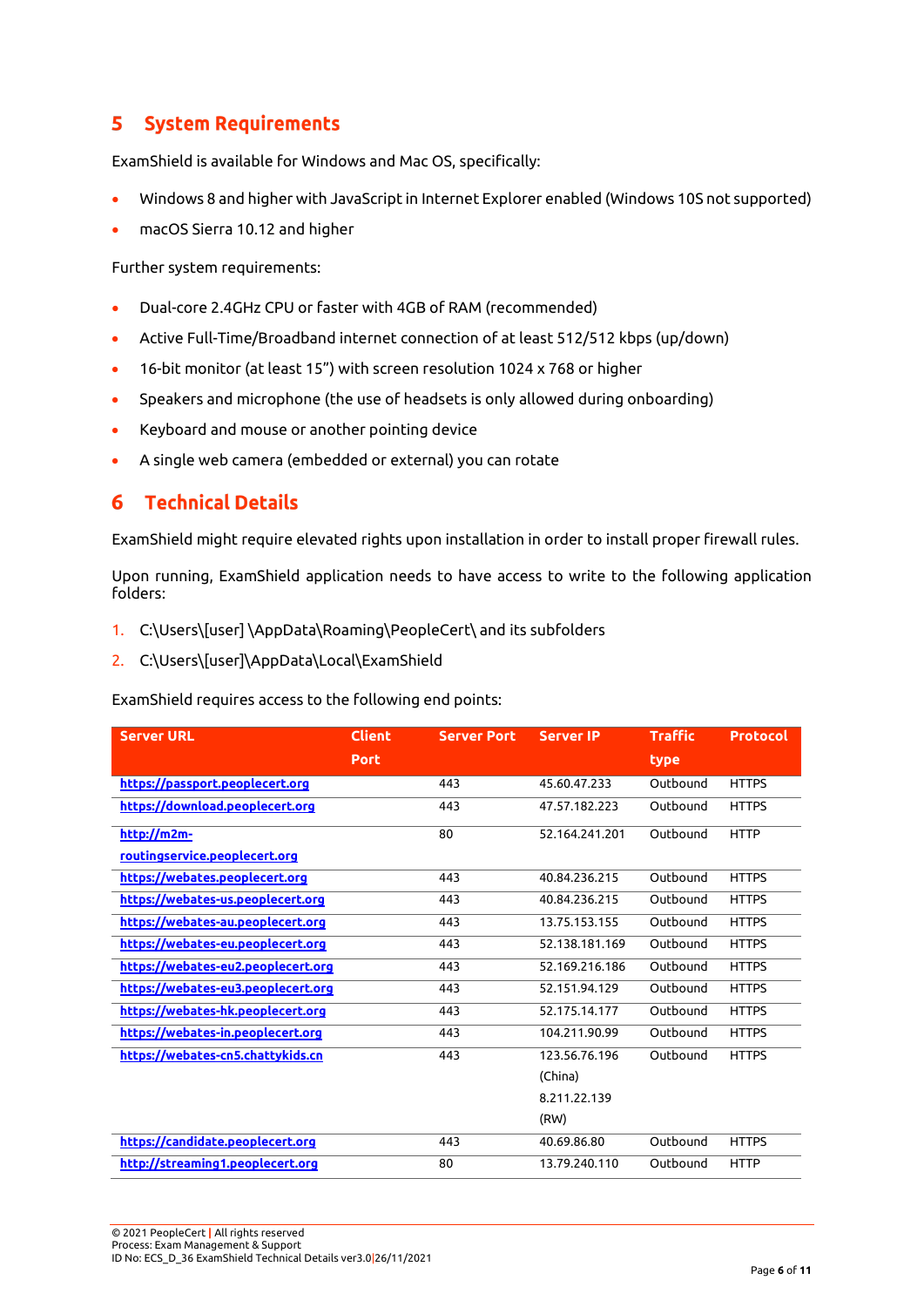| <b>Server URL</b>                  | <b>Client</b> | <b>Server Port</b> | <b>Server IP</b> | <b>Traffic</b> | <b>Protocol</b> |
|------------------------------------|---------------|--------------------|------------------|----------------|-----------------|
|                                    | <b>Port</b>   |                    |                  | type           |                 |
| http://streaming1.peoplecert.org   | 1853, 5072-   | 560, 570           | 13.79.240.110    | Inbound &      | <b>UDP</b>      |
|                                    | 5074,8200     |                    |                  | Outbound       |                 |
| http://streaming2.peoplecert.org   |               | 80                 | 52.169.233.103   | Outbound       | <b>HTTP</b>     |
| https://streaming2.peoplecert.org  |               | 443                | 52.169.233.103   | Outbound       | <b>HTTPS</b>    |
| http://streaming2.peoplecert.org   | 1853, 5072-   | 560, 570           | 52.169.233.103   | Inbound &      | <b>UDP</b>      |
|                                    | 5074,8200     |                    |                  | Outbound       |                 |
| http://streaming3.peoplecert.org   |               | 80                 | 52.236.175.56    | Outbound       | <b>HTTP</b>     |
| http://streaming3.peoplecert.org   | 1853, 5072-   | 560, 570           | 52.236.175.56    | Inbound &      | <b>UDP</b>      |
|                                    | 5074,8200     |                    |                  | Outbound       |                 |
| http://streaming3b.peoplecert.org  |               | 80                 | 52.236.175.56    | Outbound       | <b>HTTP</b>     |
| https://streaming3b.peoplecert.org |               | 443                | 52.236.175.56    | Outbound       | <b>HTTPS</b>    |
| http://streaming3b.peoplecert.org  | 1853, 5072-   | 560, 570           | 52.236.175.56    | Inbound &      | <b>UDP</b>      |
|                                    | 5074,8200     |                    |                  | Outbound       |                 |
| http://streaming4.peoplecert.org   |               | 80                 | 13.81.107.91     | Outbound       | <b>HTTP</b>     |
| http://streaming4.peoplecert.org   | 1853, 5072-   | 560, 570           | 13.81.107.91     | Inbound &      | <b>UDP</b>      |
|                                    | 5074,8200     |                    |                  | Outbound       |                 |
| http://streaming4b.peoplecert.org  |               | 80                 | 13.81.107.91     | Outbound       | <b>HTTP</b>     |
| http://streaming4b.peoplecert.org  | 1853, 5072-   | 560, 570           | 13.81.107.91     | Inbound &      | <b>UDP</b>      |
|                                    | 5074,8200     |                    |                  | Outbound       |                 |
| http://streaming-cn5.chattykids.cn |               | 80                 | 182.92.163.172   | Outbound       | <b>HTTP</b>     |
|                                    |               |                    | (China)          |                |                 |
|                                    |               |                    | 8.209.75.139     |                |                 |
|                                    |               |                    | (RW)             |                |                 |
| http://streaming-cn5.chattykids.cn | 1853, 5072-   | 560, 570           | 182.92.163.172   | Inbound &      | <b>UDP</b>      |
|                                    | 5074,8200     |                    | (China)          | Outbound       |                 |
|                                    |               |                    | 8.209.75.139     |                |                 |
|                                    |               |                    | (RW)             |                |                 |
| http://streaming-uk.peoplecert.org |               | 80                 | 162.13.64.3      | Outbound       | <b>HTTP</b>     |
| http://streaming-uk.peoplecert.org | 1853, 5072-   | 560, 570           | 162.13.64.3      | Inbound &      | <b>UDP</b>      |
|                                    | 5074, 8200    |                    |                  | Outbound       |                 |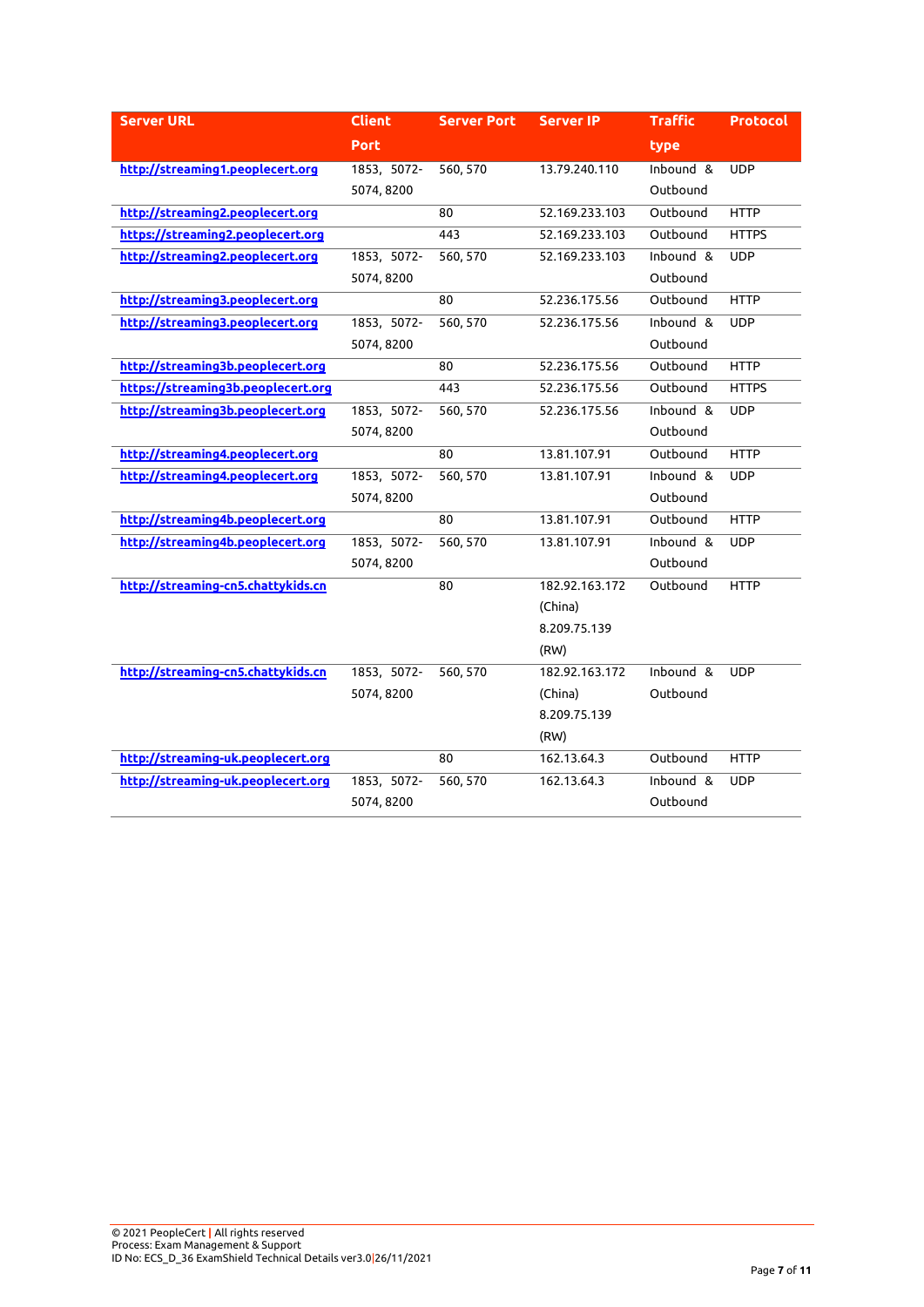#### <span id="page-7-0"></span>**ExamShield Fact Sheet**  $\mathbf{7}$

## **Section 1: General**

|                                                             | PeopleCert is accredited under                                                                                                                                                                                                                                                                                                                                                  |  |  |  |
|-------------------------------------------------------------|---------------------------------------------------------------------------------------------------------------------------------------------------------------------------------------------------------------------------------------------------------------------------------------------------------------------------------------------------------------------------------|--|--|--|
| Is PeopleCert accredited?                                   | ISO 17024 Certification of persons<br>ISO 9001 Quality Management System<br>ISO 10002 Customer Satisfaction & Complaints<br>Handling<br>ISO 14001 Environmental Management<br>ISO 27001 Information Security Management<br>System<br>ISO 23988 Use of IT in the Delivery of Assessments<br>۰<br>ISO 22301 Business Continuity Management<br><b>TUV Cybersecurity Essentials</b> |  |  |  |
|                                                             | PeopleCert's Online Proctoring is approved by the<br>Hellenic Accreditation System (ESYD) based on ISO<br>17024                                                                                                                                                                                                                                                                 |  |  |  |
| Who developed ExamShield?                                   | ExamShield is developed exclusively internally by<br>PeopleCert, following ISO 27001 controls                                                                                                                                                                                                                                                                                   |  |  |  |
| What is the Software Architecture?                          | ExamShield follows the Client-Service architecture,<br>communicating with PeopleCert cloud servers.                                                                                                                                                                                                                                                                             |  |  |  |
| <b>Which Operating Systems are</b><br>supported?            | Windows 8 and higher (Windows 10S not<br>supported)<br>macOS Sierra 10.12 and higher<br>۰                                                                                                                                                                                                                                                                                       |  |  |  |
| Can ExamShield be deployed on a<br>virtualized environment? | ExamShield does not operate under any virtualized<br>environment.                                                                                                                                                                                                                                                                                                               |  |  |  |
| <b>How is ExamShield downloaded?</b>                        | The latest version of ExamShield can be downloaded<br>from here, from candidate's account at<br>peoplecert.org/overview, or directly from the<br>Microsoft Store.                                                                                                                                                                                                               |  |  |  |
| How to deploy ExamShield to<br><b>Candidate computers?</b>  | Use the Microsoft Store version or download<br>ExamShield from here and utilize your own<br>methodologies and tools to automatically deploy to<br>Candidate computers, such as Group policies, SCCM or<br>later, MDM (e.g. Intune) etc. Manual deployment is<br>also supported.                                                                                                 |  |  |  |
| What are ExamShield's system<br>requirements?               | Dual-core 2.4GHz CPU or faster with 4GB of RAM<br>(minimum)<br>Active Full-Time/Broadband internet connection<br>of at least 512/512 kbps (up/down)<br>16-bit monitor (at least 15") with screen resolution<br>٠                                                                                                                                                                |  |  |  |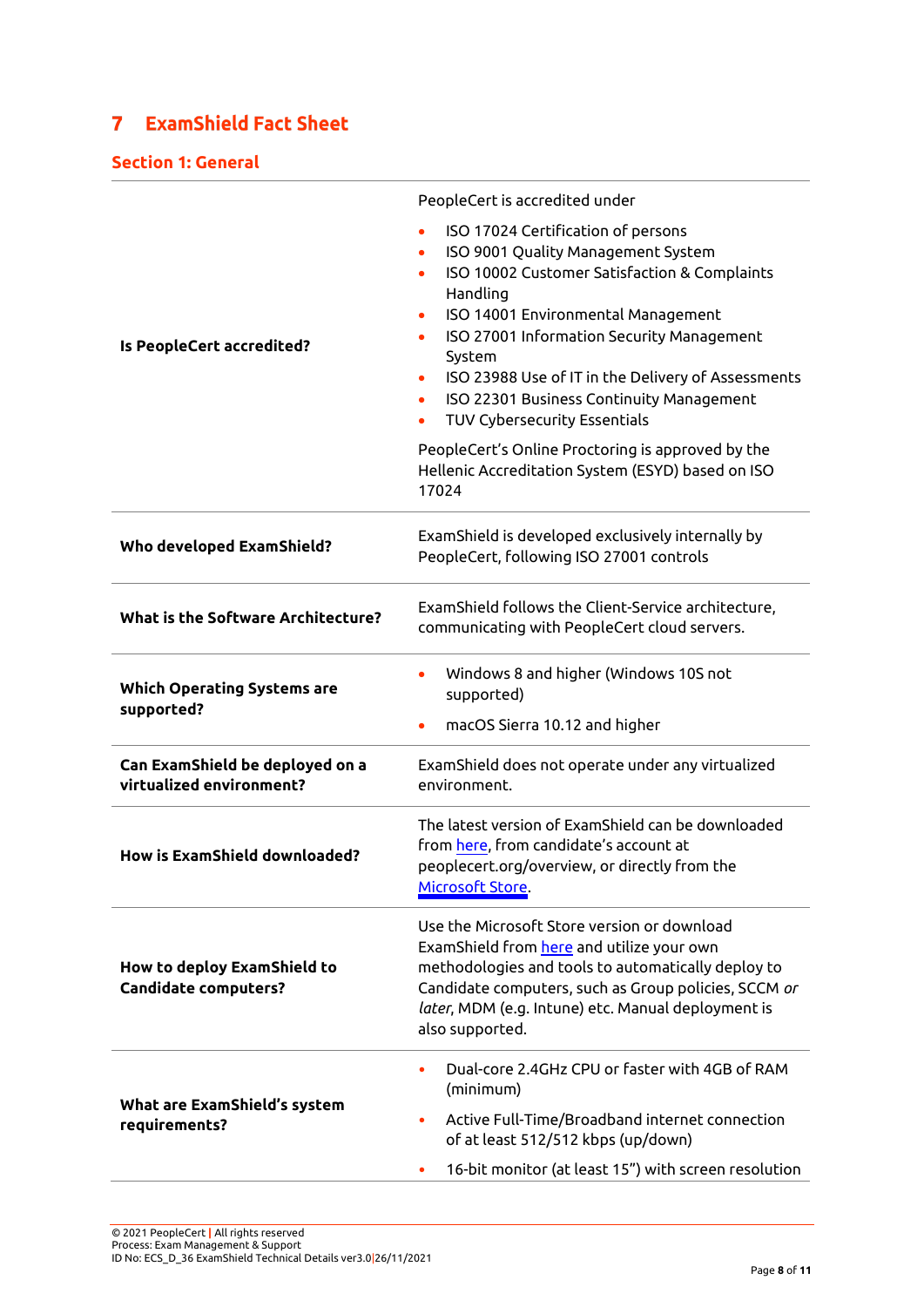|           | 1024 x 768 or higher                                                               |
|-----------|------------------------------------------------------------------------------------|
| $\bullet$ | Speakers and microphone (the use of headsets is<br>only allowed during onboarding) |
| $\bullet$ | Keyboard and mouse or another pointing device                                      |
| $\bullet$ | A single web camera (embedded or external) you<br>can rotate.                      |

# **Section 2: Policies, Procedures and Compliances followed**

| Does PeopleCert have a documented<br>information security framework in<br>place?                                   | PeopleCert is accredited and audited annually per ISO<br>27001 since 2010, that details the information security<br>management system for both logical (systems and<br>applications) and physical security             |
|--------------------------------------------------------------------------------------------------------------------|------------------------------------------------------------------------------------------------------------------------------------------------------------------------------------------------------------------------|
| Has PeopleCert outsourced the<br>software development for<br><b>ExamShield to another third-party</b><br>provider? | No, ExamShield is developed exclusively internally by<br>PeopleCert, following ISO 27001 controls                                                                                                                      |
| Are PeopleCert employees required<br>to sign a confidentiality agreement?                                          | Yes, all employees sign Non-Disclosure Agreements<br>during the hiring process                                                                                                                                         |
| Are PeopleCert developers been<br>trained in secure coding techniques?                                             | All developers are trained to follow PeopleCert's<br>Software Development Life Cycle procedures based<br>on Microsoft's Security Development Lifecycle (SDL),<br>towards increasing reliability and software security. |
| Does PeopleCert have a mandatory<br>security awareness program in place<br>for employees?                          | PeopleCert employs a comprehensive multifaceted<br>security training schedule, which is mandatory during<br>onboarding and conducted twice per year.                                                                   |
| Are PeopleCert procedures in place<br>for reporting and responding to<br>possible security incidents?              | PeopleCert employs security incident handling<br>procedures in line with ISO 27001.                                                                                                                                    |

## **Section 3: Data Storage & Data Protection**

| Is there a requirement for data                                                                | ExamShield transfers candidate's Audio, Video,                                                                                                                           |
|------------------------------------------------------------------------------------------------|--------------------------------------------------------------------------------------------------------------------------------------------------------------------------|
| (Audio/Video/Screenshare/chat) to                                                              | Desktop and Chat streams, required for the exam                                                                                                                          |
| be transferred/stored elsewhere?                                                               | sitting purposes, to PeopleCert cloud servers.                                                                                                                           |
| Does the system collect and retain<br>logs of events such as user events<br>and system events? | ExamShield collects and records user and system<br>events towards ensuring exam integrity. All data are<br>retained in accordance with PeopleCert's retention<br>policy. |
| Who within PeopleCert organization                                                             | Access to the data is provided only to certified Role-                                                                                                                   |
| has access to this data?                                                                       | based personnel.                                                                                                                                                         |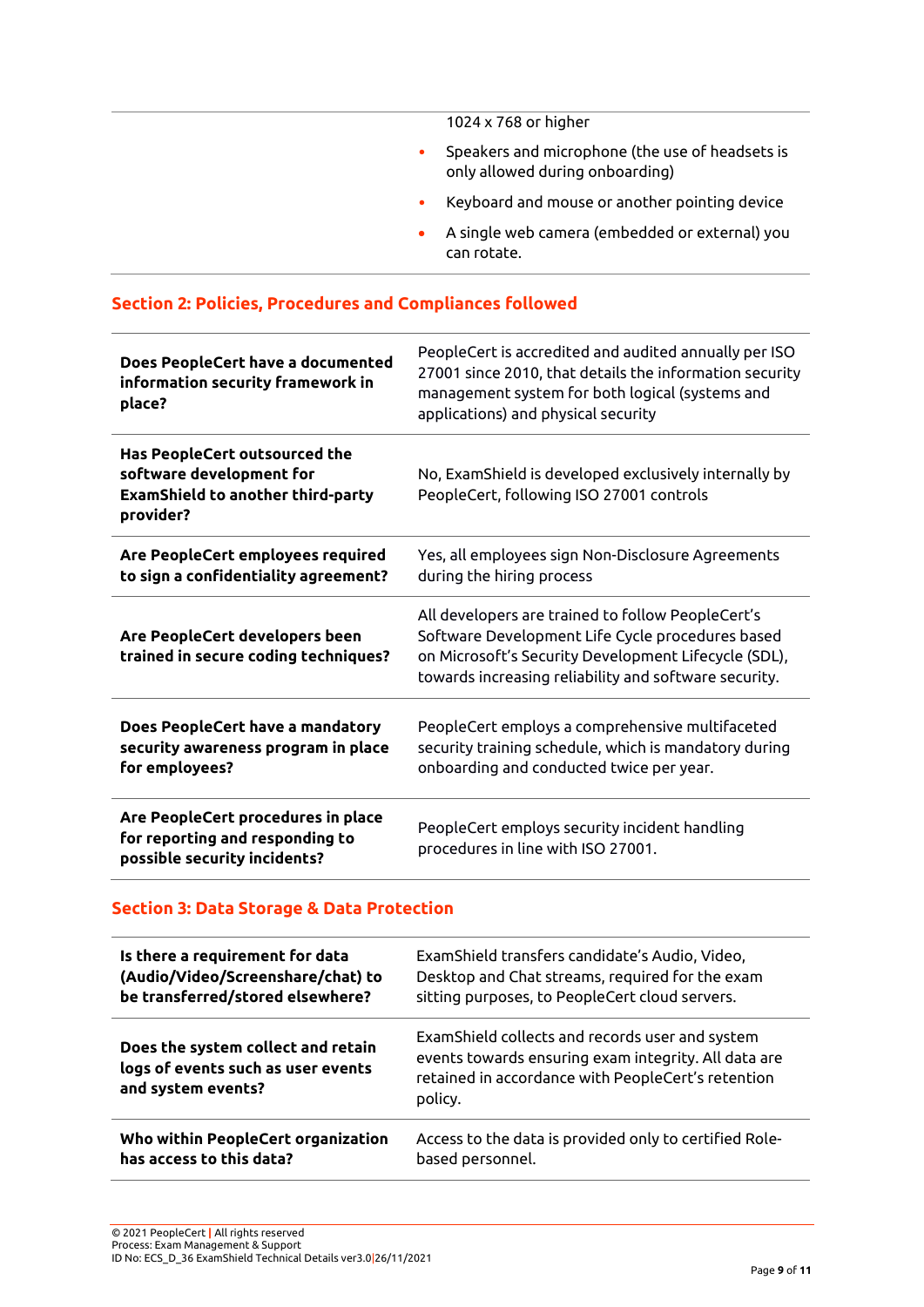| Does ExamShield have access to        |
|---------------------------------------|
| Sensitive Personal Identifiable Data? |

Towards ensuring exam integrity and verifying candidate's identity ExamShield records candidate's ID document and camera feed. No additional Sensitive Personal Identifiable data are collected or processed.

| Section 4: Solution                                                                           |                                                                                                                                                                                                                                    |  |  |  |
|-----------------------------------------------------------------------------------------------|------------------------------------------------------------------------------------------------------------------------------------------------------------------------------------------------------------------------------------|--|--|--|
| Is ExamShield safe to use?                                                                    | ExamShield is approved for publishing on the<br>Microsoft Store and has undergone Microsoft's strict<br>security tests, technical compliance tests, as well as<br>content compliance checks.                                       |  |  |  |
|                                                                                               | PeopleCert submits every ExamShield release to the<br>top 10 Security software companies for whitelisting,<br>namely, McAfee, Webroot, Bitdefender, Kaspersky,<br>Avast, Symantec Norton, ESET, F-Secure, Avira, AVG.              |  |  |  |
| Does PeopleCert conduct regular<br>security testing of the solution?                          | PeopleCert systems are subject to internal<br>vulnerability assessments (by PeopleCert) at frequent<br>intervals and external (by 3rd parties) penetration<br>testing, at least one per year and after every major<br>release.     |  |  |  |
| Does PeopleCert have an embedded<br>Software Development Life Cycle<br>framework?             | Yes, PeopleCert follows the Secure Software<br>Development Life Cycle based on Microsoft's Security<br>Development Lifecycle (SDL), that ensures the<br>solution remains secured and that only supported<br>components are in use. |  |  |  |
| <b>Does PeopleCert require Remote</b><br>access to the device the ExamShield<br>is installed? | No, PeopleCert and ExamShield do not remotely<br>control candidate's desktop, mouse, or keyboard.                                                                                                                                  |  |  |  |
| Are elevated rights needed on the<br>device the ExamShield is installed?                      | In corporate networks, elevated rights might be<br>needed depending on the enforced group policy.                                                                                                                                  |  |  |  |

# **Section 4: Solution**